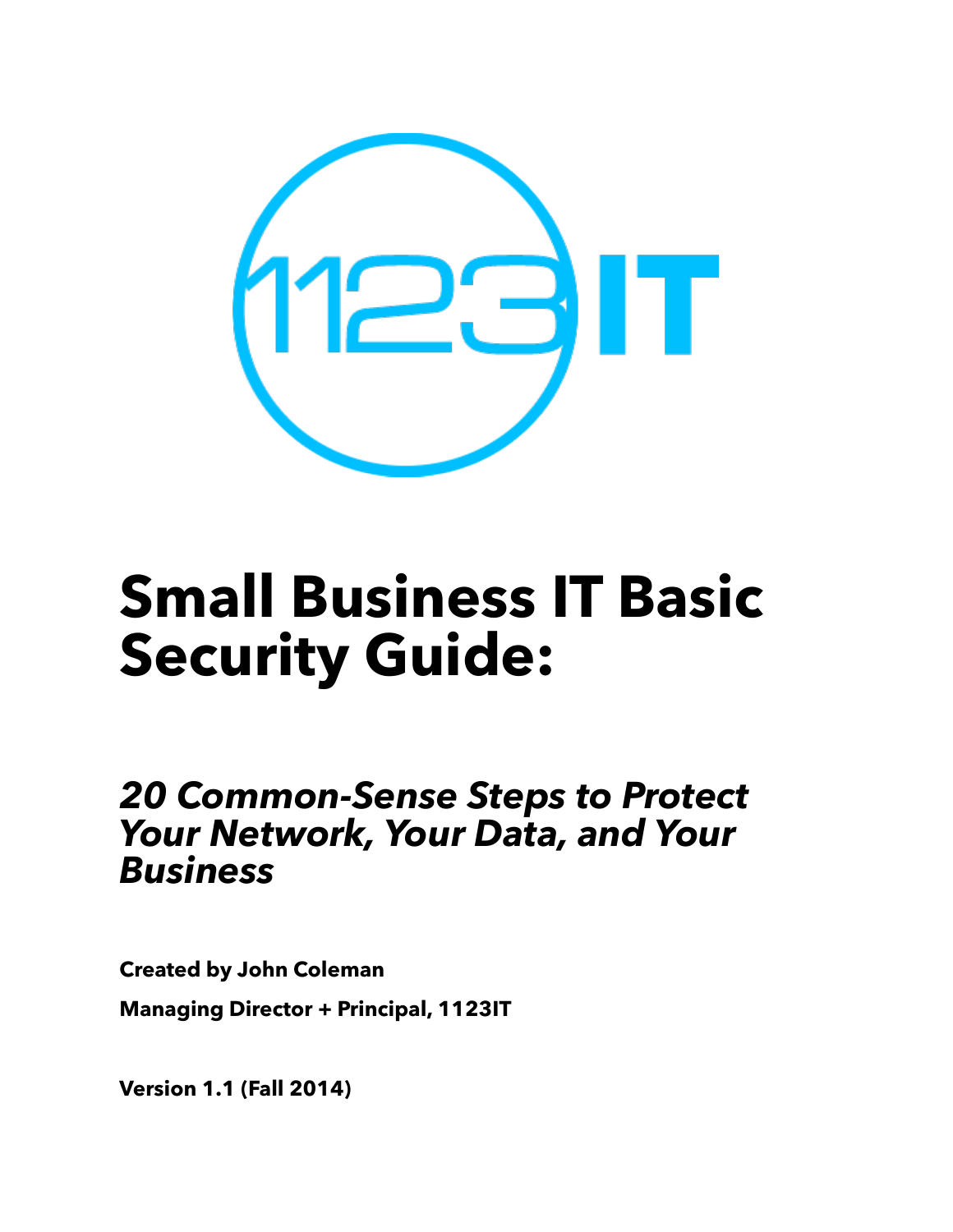It's 4AM, you get a call at home. There has been a break-in at the office. Everyone is OK, but they stole some computers. "Which computers?" you ask. The server, the receptionist computer, and several boxes from the back. The backup tapes were in those boxes. Your stomach drops and you think to yourself, 'what just happened?'

In this day and age, data, especially personal data, has a high street value. Identity theft is rampant, as is credit card fraud. Data-centric crime has been exploding over the past several years, and as a small business, how do you protect yourself? How do you not turn into a cautionary tale? The answer, as unglamorous as it is, is you manage the threat, mitigate your risks, and put in place common-sense procedures, strategies, and protections.

## **Basic Small Business IT Security in 20 Steps**

OK, so you know you need secure systems, but where to start? There are plenty of vendors out there that will sell you an "all-inclusive, turnkey, some other buzzword" solution, but what are businesses to do that want a practical, understandable way to make their networks, their data, and their users more secure?

Due to the complexity, and overzealous salespeople, what many companies choose to do is simply not enough. Security can be so obtuse, and expensive, that even companies who know they need to do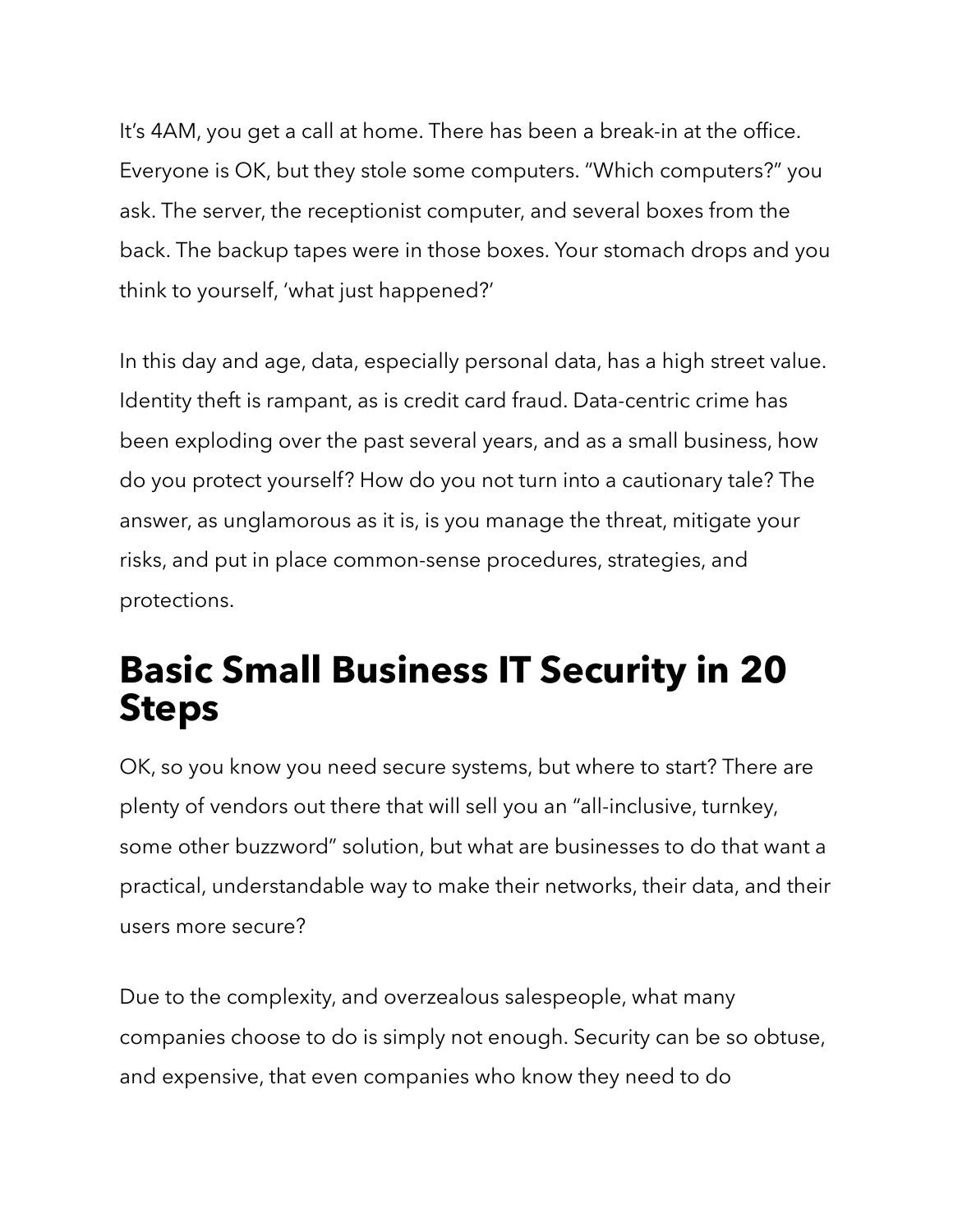something end up neglecting their systems. Part of the problem are vendors who over-sell solutions. These vendors use fear as their currency, and end up convincing you that the sky is, in fact, falling, and they are the only vendor in the world selling force-field umbrellas. The truth is, the best way to protect yourself and your business is to educate yourself. Security requires management, and management requires oversight and understanding. And, just by understanding your own security needs, you will be well on the way to properly securing your systems.

The other problem with vendors is simply a language barrier, that companies simply don't understand their needs, what they are buying, and how to protect themselves now and into the future. Again, a little education and determination to manage your own affairs can be a huge help. The truth is, no one will make you have proper security until it is too late. It is up to you to make security a priority and educate yourself enough to implement it in a sane, practical, intentional way that addresses your needs, no more, no less.

Knowing this, we was inspired to create this guide. Is it a 100% complete, for every business? Probably not. But, if your small business follows this guide you will eliminate most, if not all, of the "easy" risk items. So, look at this guide as an 80% solution. Much better than the 0% solution of ignoring the risks and not doing anything, and far more practical, and DIY, than the 100% solution many security vendors push. Simply put, follow this guide and you will protect yourself and your business from a good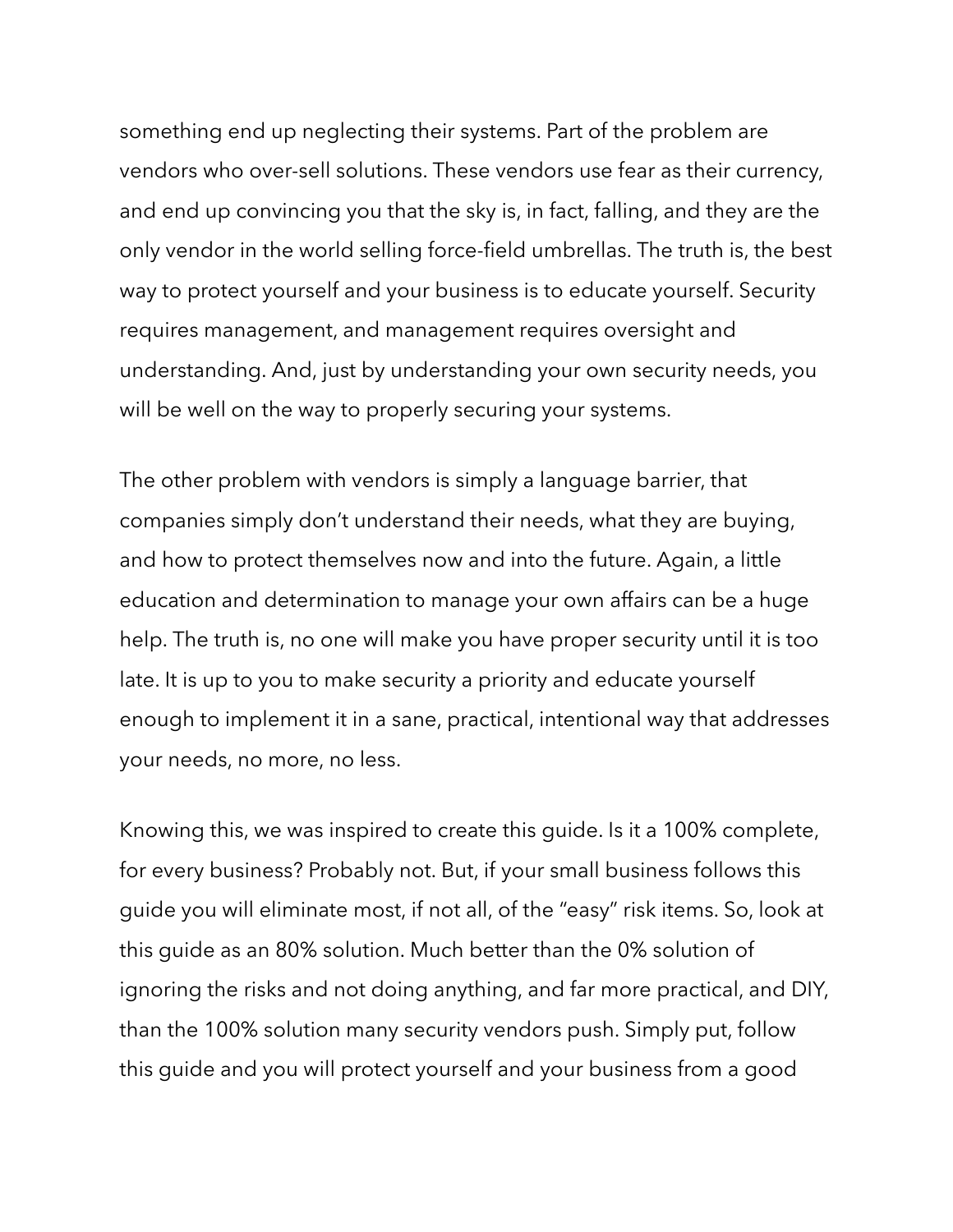portion, if not most, of the security threats out there. Security is too important to not do anything and with all things being equal, some action is almost always better than no action at all.

The steps below outline the minimum you should be doing to preserve your business and protect your relationships. These 20 steps are meant to be easy to understand and implement. If you don't understand any of these steps, please find someone to help you understand them. The first step in securing anything is understanding the nature of what you are trying to protect, along with the most common threat vectors.

So, without any further ado, here are the steps every small business should take to secure their systems:

1. **Data security starts with physical security:**. Put servers in rooms that are not easy to access and lock the doors. In addition to limiting physical access to servers, make sure anyone who can get in there needs to get in there. Physical access is a major threat vector to any server system, and one that is easy to cut off. This goes for workstations too. Don't allow strangers to be in the same room, alone, with any of your workstations. If this is not possible to avoid, have strict computer locking policies.

2. **Use strong passwords:** For most systems, other than physical security, passwords are the first line of defense. For any sensitive systems, use strong passwords. What makes a strong password? Simply, length. Password length will protect you more than special characters, numbers,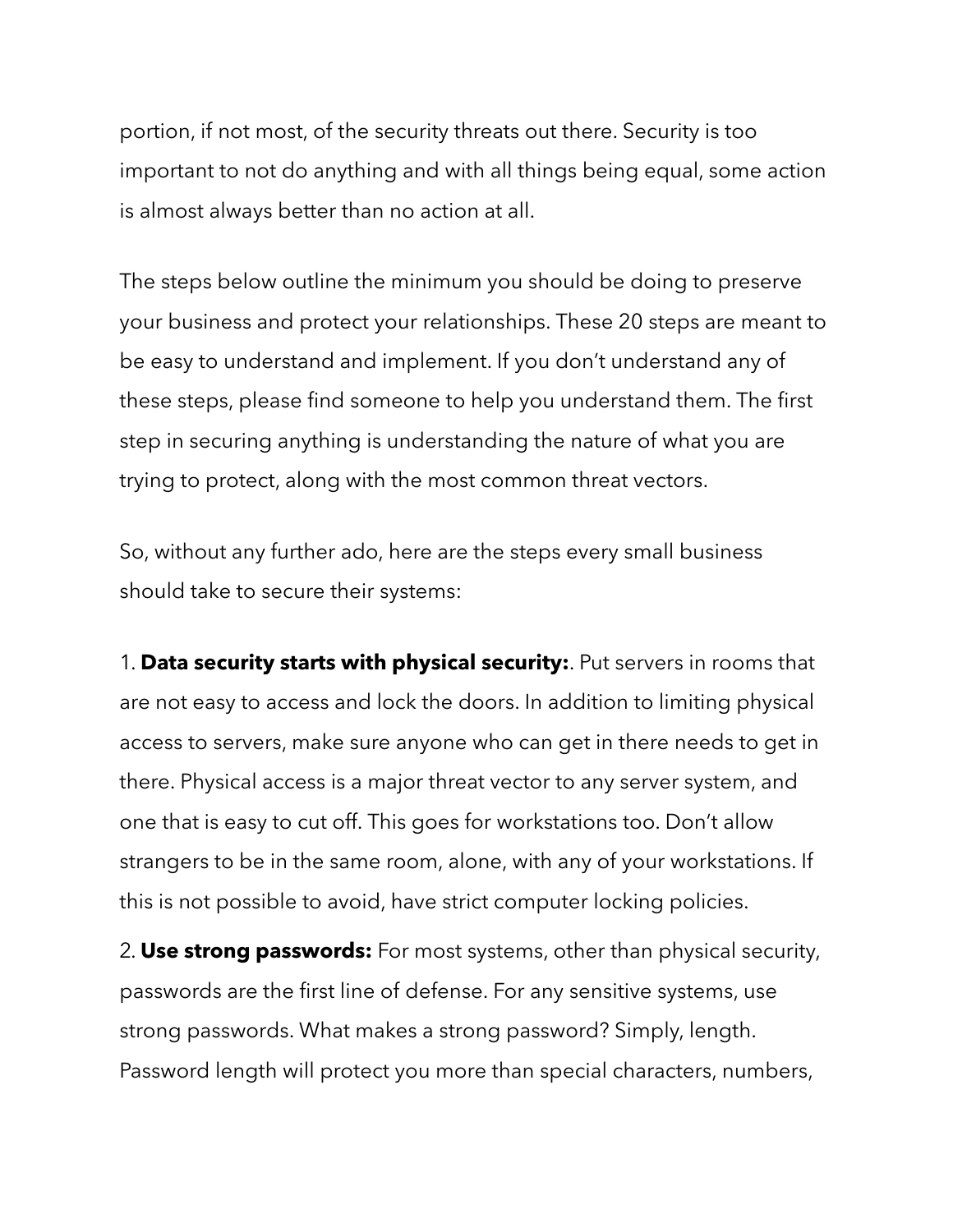etc. For example, a password of *"mycarranoutofgasonmonday"* is a way, WAY, stronger password than *"12%G@#gr%y"* is. We use passwords that are 20 characters, minimum, on sensitive systems (especially databases). And, never, ever write down passwords near systems. It doesn't do a lot of good to encrypt your laptop if the password is written down in your laptop bag. Sort of like how you would never write your ATM PIN on your card, don't have passwords written down (even in electronic form) anywhere near the systems they are protecting. And with regard to passwords, tightly manage things like local administrator accounts and domain admin passwords, strictly limiting access.

3. **Encrypt every laptop and workstation with sensitive data:** These days, smart criminals hang out at coffee shops, waiting for people to walk away from their laptops/phones. For ANY laptop out there with ANY sensitive data on it, encrypt the hard drive. Especially if the data falls under the rules of HIPAA, PCI, etc., encrypt it, encrypt it right now.

4. **Secure mobile devices:** Same as the above item, if anyone has a mobile device with sensitive data, or really any company data, it should be encrypted. Android and iOS make this super easy, and there is practically no reason not to. Also, setup device/unlock passwords, good ones. Beware of short passwords/pins, where the fingerprints on the phone screen make it easy to know what it is. For added measure, setup remote wipe and "find my phone" services. Sure, this won't stop sophisticated criminals, but it will help you retrieve a phone that was accidentally lost.

5. **Know your compliance (PCI, HIPAA, etc.):** This is an obvious one, but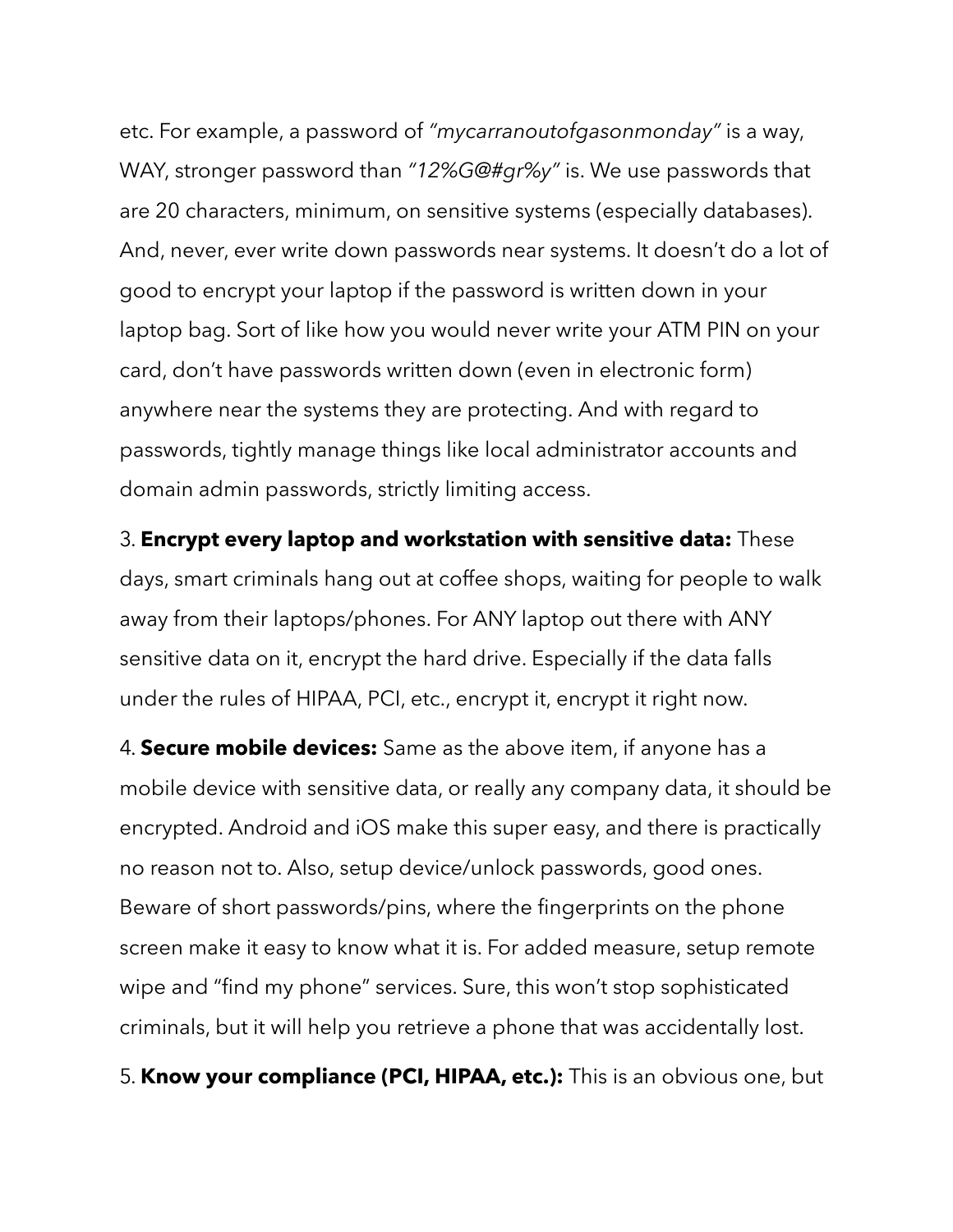know the rules of the game you are playing. Sure, lots of these standards are obtuse and hard to understand, but ignorance of the standard that governs you does not excuse you from it. Know what standards apply to your business. If you don't know, find someone you trust who can help you find out. Same goes for rules around data retention, especially for email. Know the rules of the road you are driving on (before you get pulled over).

6. **Don't let old user accounts linger:** Have a process to deactivate accounts for former employees, completed on their last day. Account deletion/disabling is easy. Have a procedure for new employees as well as inactive employees. Make sure the steps are taken, every time.

7. **Destroy old hard drives:** Data lives on places other than active systems. It may sound paranoid, but every system we dispose of, we physically destroy the hard drive. In our opinion, it is the only way to know the data is safe and nonrecoverable.

8. **Limit Internet access to your systems:** If there is no need to host your own email or website, don't. Web hosting is cheap, as is email hosting. If you don't know how to setup and maintain a strong firewall, don't let the whole Internet in your building. Just like physical access is the first step in security, limiting communication access to sensitive systems is a nobrainer. If Internet access (incoming) to systems is not a requirement for your business, disable it.

9. **Really think hard about offering employees remote access:** Just like a lot of other items on this list, ask if this is really necessary, both for the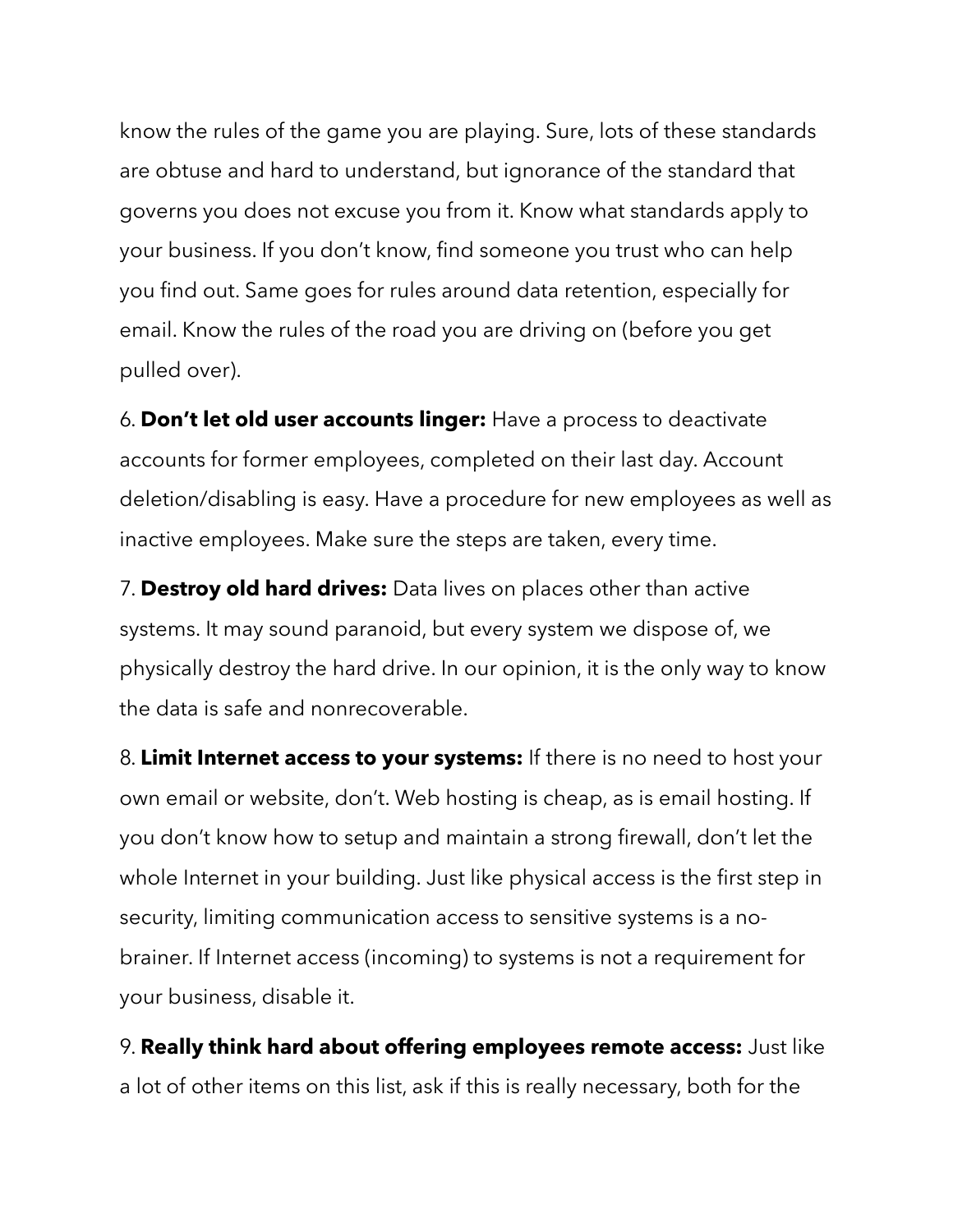good of the business and for them. And, for employees who do need remote access, look at solutions like VPN. Don't just open up a web server and allow remote desktop to run over the Internet. Limit access, as much as possible, to only the people who need it (and that includes access to even touch a server from the Internet).

10. **Get off Windows XP, immediately. Same goes for Windows Server 2003:** This is another no-brainer. Unsupported systems are scary, especially if they have an Internet connection. It is only a matter of time until these systems get compromised. It is not an if, it is a when (and that when is probably soon). DO NOT run unsupported systems anywhere near the Internet, ever.

11. **Limit account access to anything sensitive:** Look at who has access to sensitive files, data, email, etc. Do they need to? Only grant access to sensitive data based on need, and if people don't need access, deny it. Even more importantly, does everyone who has company email on their phone need it? Think about access to all systems based on need and business case, not on organizational charts and convenience. And, lastly, go through all of your network accounts, regularly, and eliminate any that are no longer needed (especially administrative accounts).

12. **Have a strategy for software updates:** For many businesses, setting Windows Update to "full auto" is just fine. For others, that causes issues. Know which one your business is and manage accordingly. Apply all updates in a timely manner and have a process to make sure things are getting updated as they should be.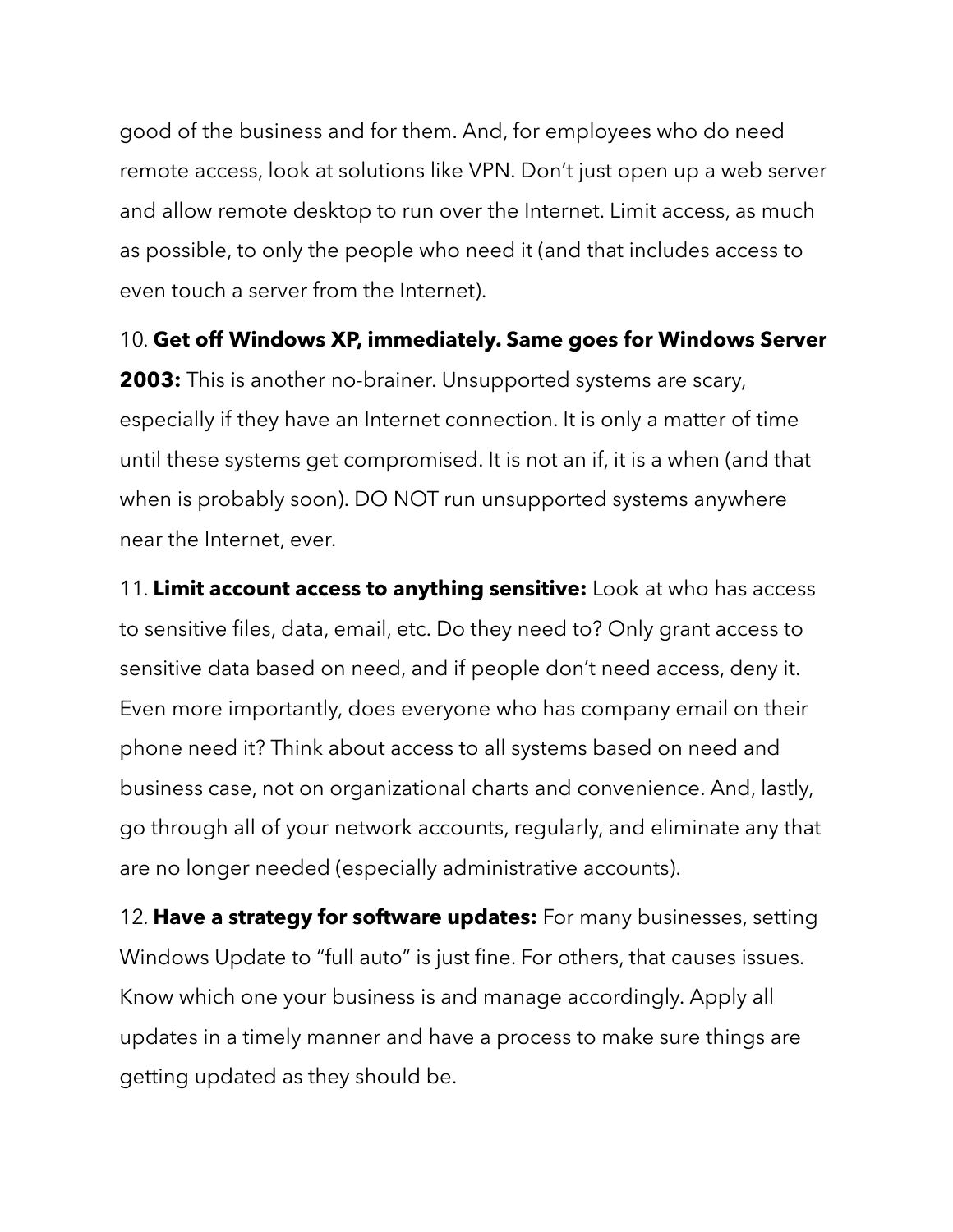13. **Use a good anti-virus solution, and keep it updated:** This one is obvious. Sure, good security can be annoying, but that is no reason to ignore it, or disable it. Find solution that works for you, gives you the information you want, and can protect your exact needs. There are plenty of options out there in this regard, so find something that works for your business and your users. If you are not sure your network is secure, find out. If you have machines being weird, throwing errors that are suspicious, or are just overly slow/crashy, take the time to run a through scan using good tools (e.g. Malwarebytes and/or Superantispyware). Having an active infection in your network is no different than one in your body. Get it diagnosed, treated, and healed ASAP, then slam the door on future infections getting through.

14. **Train your staff:** Take 60 minutes and train all staff on what phishing is, scams on social media, phone scams, etc. Teach people to be vigilant and use common sense and think about what they are doing. Teach people what data is sensitive and what isn't, and to think about what they are doing with sensitive data before they do it. An educated user is the first line of defense against many threats and education can have about the best return on investment of anything you can do.

15. **Test your backups:** Many companies setup data backups and assume they will just work when they are needed. The worst time to test if your backups work is when you really need them. **Always assume a backup does not work until tested.** This takes time, but a good backup can save you in a jam (and a bad backup can be little help at all). Few things can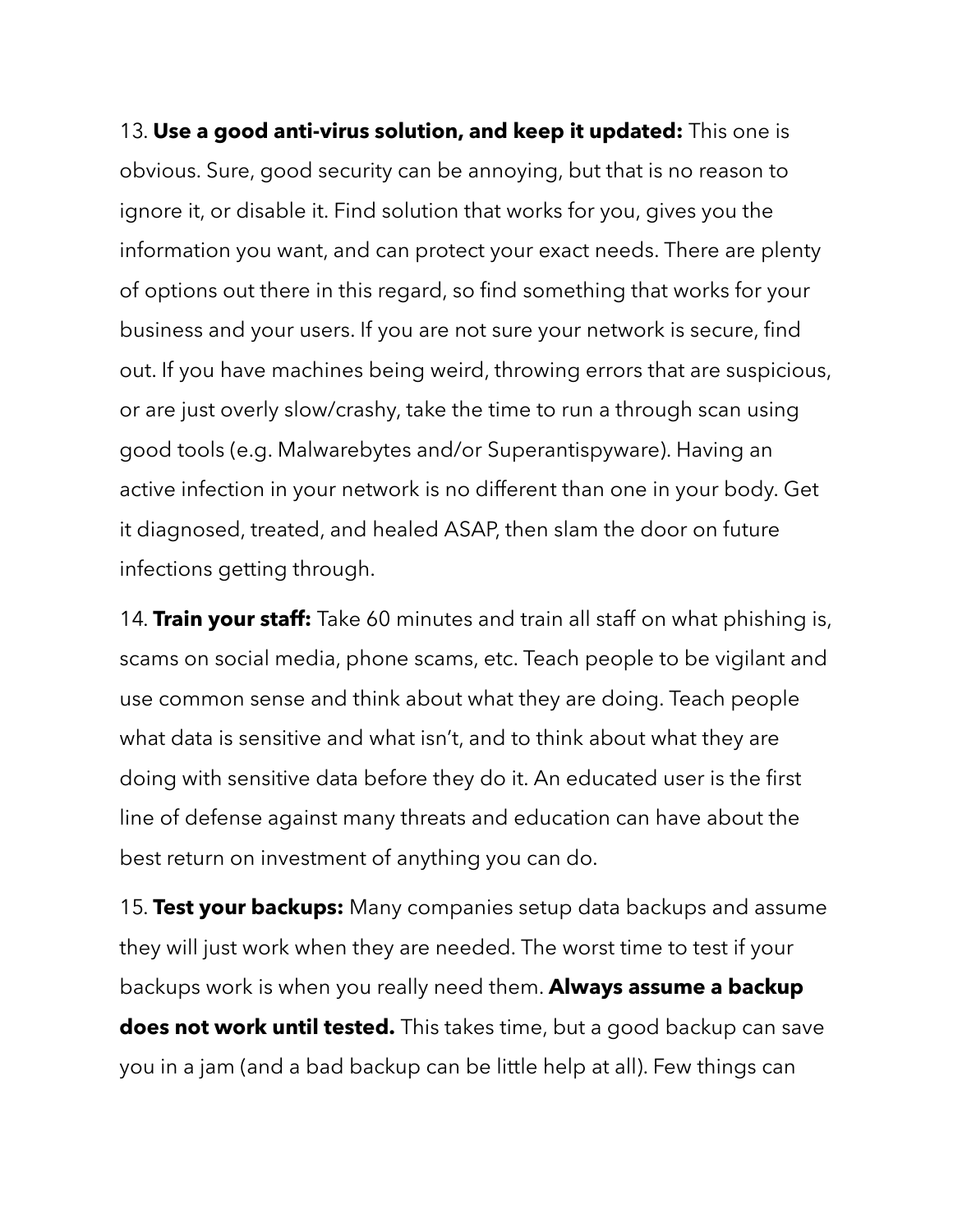harm a business more than catastrophic data loss. You have already made the investments in systems, time, and personnel, test your backups and make sure your investment will pay off.

16. **Get your backups offsite:** This one is a no-brainer. If your building burns down, that "fire-rated" safe won't help much. And, don't leave a cache of unencrypted tapes/discs lying around for someone to break-in and take. Think about your sensitive data everyplace it lives, on the server, on backups, on client machines, and on mobile devices, and protect it accordingly.

17. **Stop using flash drives:** I know this one is annoying, but there are just too many risks. If they are truly critical, that is one thing. If cloud and/or other services would work just as well, use those. This is such an easy threat vector for the baddies out there to take advantage of, so if you do not absolutely, positively need flash drives (and no other solutions will work) get rid of flash drives and disable as many USB ports as you can (especially front ones).

18. **Lock your workstations:** This one is just too easy not to do. Setup automatic locking of workstations after set amount of time,ideally 5–10 minutes or so. If you have strangers alone with your PC's (and you can't avoid it), computers should be locked the second the staff leaves the room.

19. **Find good security/technology partners:** Find people to work with you can trust, will gladly submit to a background check, and provide references, and who will communicate with you in language you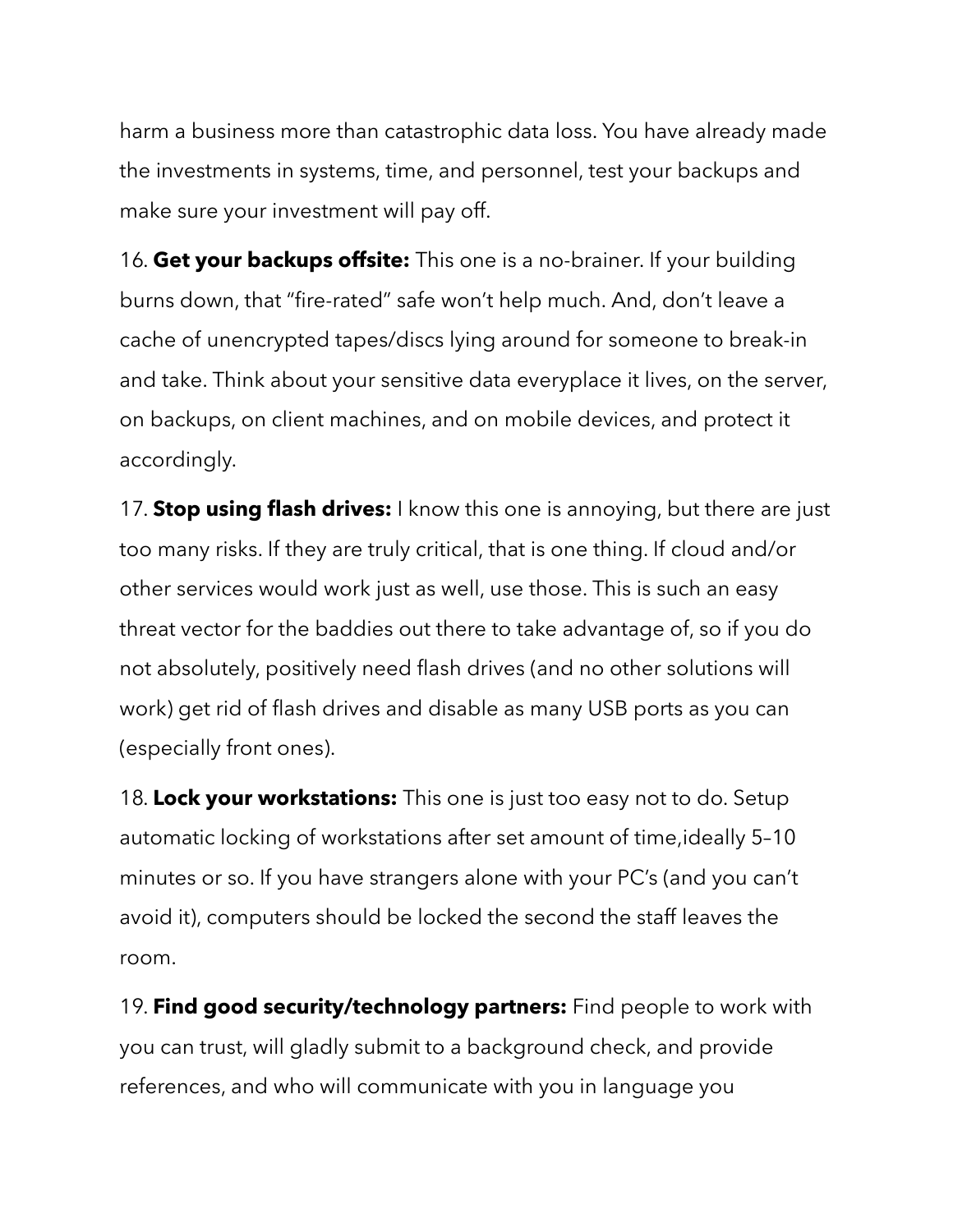understand. Always check references, and trust your gut. If you feel like you are being oversold, or the person you are talking to is trying to scare the hell out of you, you are talking to the wrong person. There are plenty of good people doing this work out there, take the time to find the ones that work for you.

20. **Write it down:** Yes, it's boring homework, but take the time to write down your policies, even if they are simple. Review your policies with your leadership team, and make sure they are complete, reasonable, and fair. Writing things down not only forces you to organize your efforts, but it allows full transparency into all of the things you are doing. By writing it down, you and your leadership team can look at your efforts, in total, and validate what works and what doesn't.

There you have it, 20, mostly simple steps you can take to secure your business against the most obvious threats that are out there. And, although this is a good place to start, for most businesses, finding a quality security partner is a **great** idea. Use this guide as a place to start, but don't stop there. Security, in this day and age, is simply something every business needs to give ongoing attention and effort to. Take the time to find a quality partner who will work with you, explain what they are doing, and give you all the information to properly manage the security of your systems. Bad partners are black boxes, obscuring the work that they do so that it cannot be properly measured, valued, or even known. Good partners are transparent, helpful, and want you involved with the care and management of your information assets.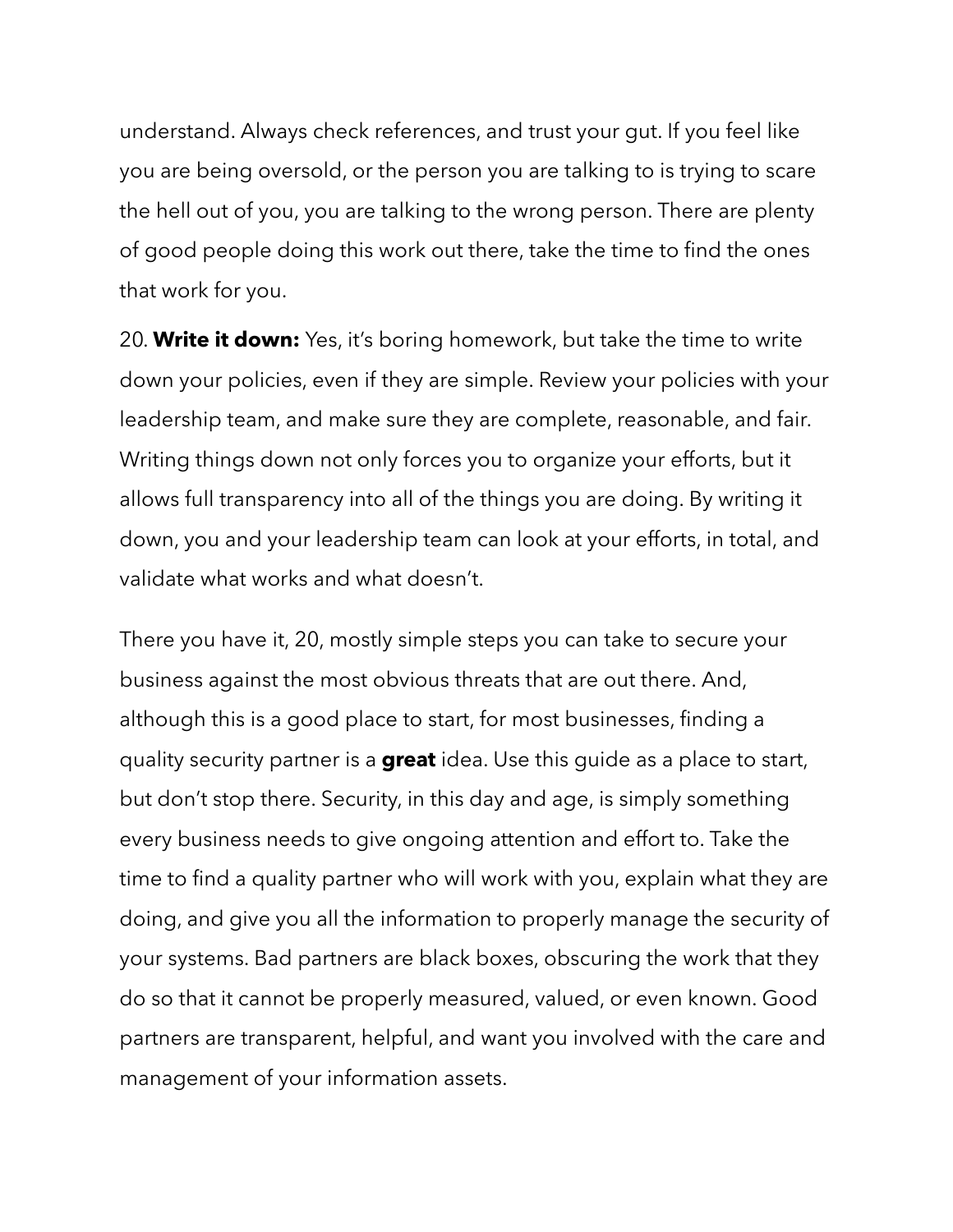I hope this guide has been helpful. At the very least, I hope this helps businesses be safer, wiser, and more in-charge of the destiny of their systems and data. Thank you for reading.

Best,

John Coleman Managing Director + Principal 1123IT - IT Services for Human Beings [jc@1123it.com](mailto:jc@1123it.com) [http://1123it.com](http://1123it.com/)